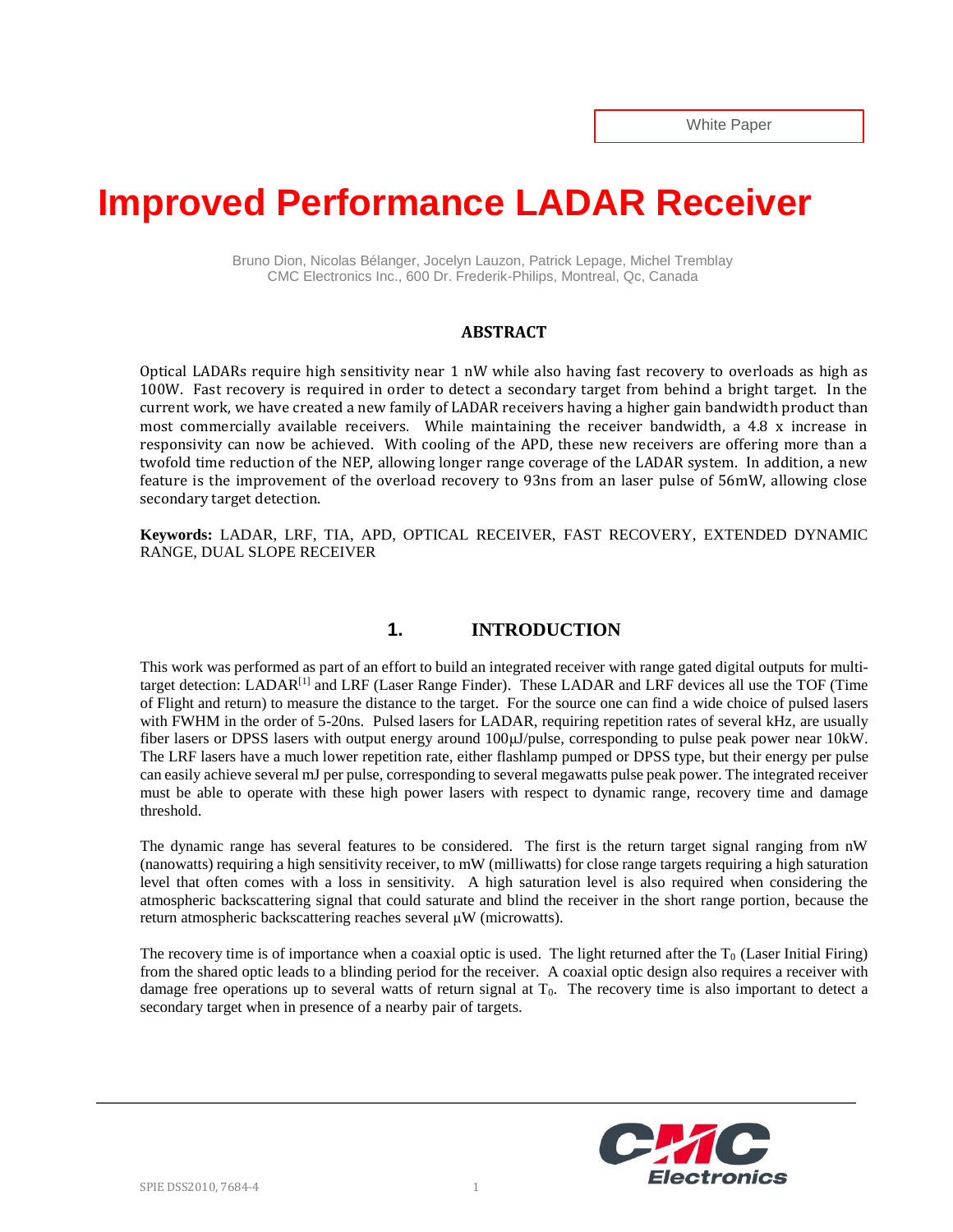# **2. ATMOSPHERIC BACKSCATTERING**



**Figure-1: Signal and Backscattering power levels**

The atmospheric backscattering is assumed to be dominated by the Raleigh effect<sup>[2]</sup>. Typically, optical receivers have a 25dB optical dynamic range. The graph in Figure-1 shows that the receiver could easily be saturated by scattering from the first kilometer of ranging. Increasing the saturation level by two orders of magnitude, by reducing the Zt (Transimpedance) by the same amount, would lead to a loss in sensitivity of nearly one order of magnitude if noise is dominated by the feedback resistor noise. It would appear that the solution is to have a SWDR (Switchable Dynamic Range) as in Figure-2.



**Figure-2: Proven switchable Rf**

Such circuits have been widely used over the last 20 years and have demonstrated that the switching can be implemented with negligible performance degradation on the sensitivity when a GASFET, for example, is used as a switch. By switching to Lo-Zt mode, the saturation power level is above the backscattering level, allowing normal operation in the short range area. The switching time is very fast and is limited by the settling time of the amplifier following the switching glitch. Although this solution is practical, it has a few drawbacks. User interaction is required to control the switch. The switching delay would vary from time to time as backscattering is changing, such as when

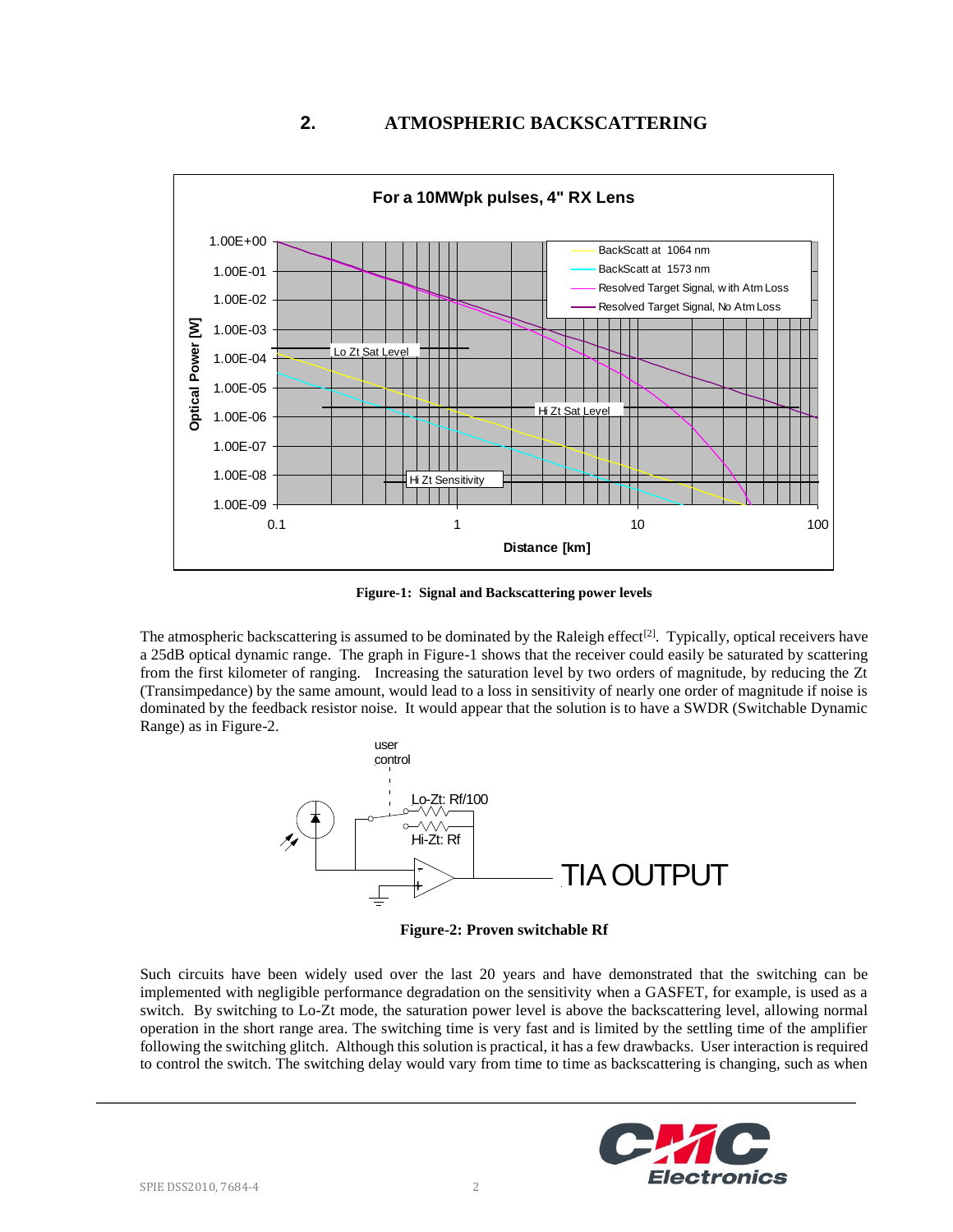the measurement is made from a high speed aircraft. The switching glitch causes a blind time of typically less than 50ns (20 meters) which is undesirable at system level.

The ideal circuit would be an improvement of Figure-2 such that the switching is done in a continuous fashion avoiding switching glitches. It would sense the backscattering to allow the feedback resistor to switch automatically, without input from the user. This is what has been done in Figure-3, where the Zt is modulated directly by the amount of backscattering detected via the TIA output DC level variation.



**Figure-3: Continuous Auto switching Circuit**

For this portion of the circuit, the reaction time could be asymmetrical; a fast turn-on time at the  $T_0$  pulse, followed by a few μs turn-off time in line with the backscattering time reduction. Another aspect is the ability of the receiver to achieve very fast overload recovery time. In the example of Figure-1, backscattering is a concern for only the first km, whereas in the next few kilometers, the target return signal will saturate the amplifier.

## **3. IMPROVED RECEIVER RECOVERY TIME**

Figure-4 shows that even in LO-Zt mode, the returned signal from targets in the first few km will overload the receiver. To maintain the ability to detect a nearby target pair, the receiver must recover within a few tens of ns. The fast recovery of the receiver can only be achieved if both the APD and TIA have a fast overload characteristic.



#### **Figure-4: Signal at short range**

The same fast recovery time should also be available in Hi-Zt mode when the first target of a nearby pair is highly reflective. We still want to be able to detect the secondary target that may have a fainter signal. The degree of overload and the operating state of Hi-Zt compared to Lo-Zt are leading to similar, but also independent requirements, as shown in Figure-5. Again the solution requires that both the APD and the TIA are capable of very fast overload recovery.

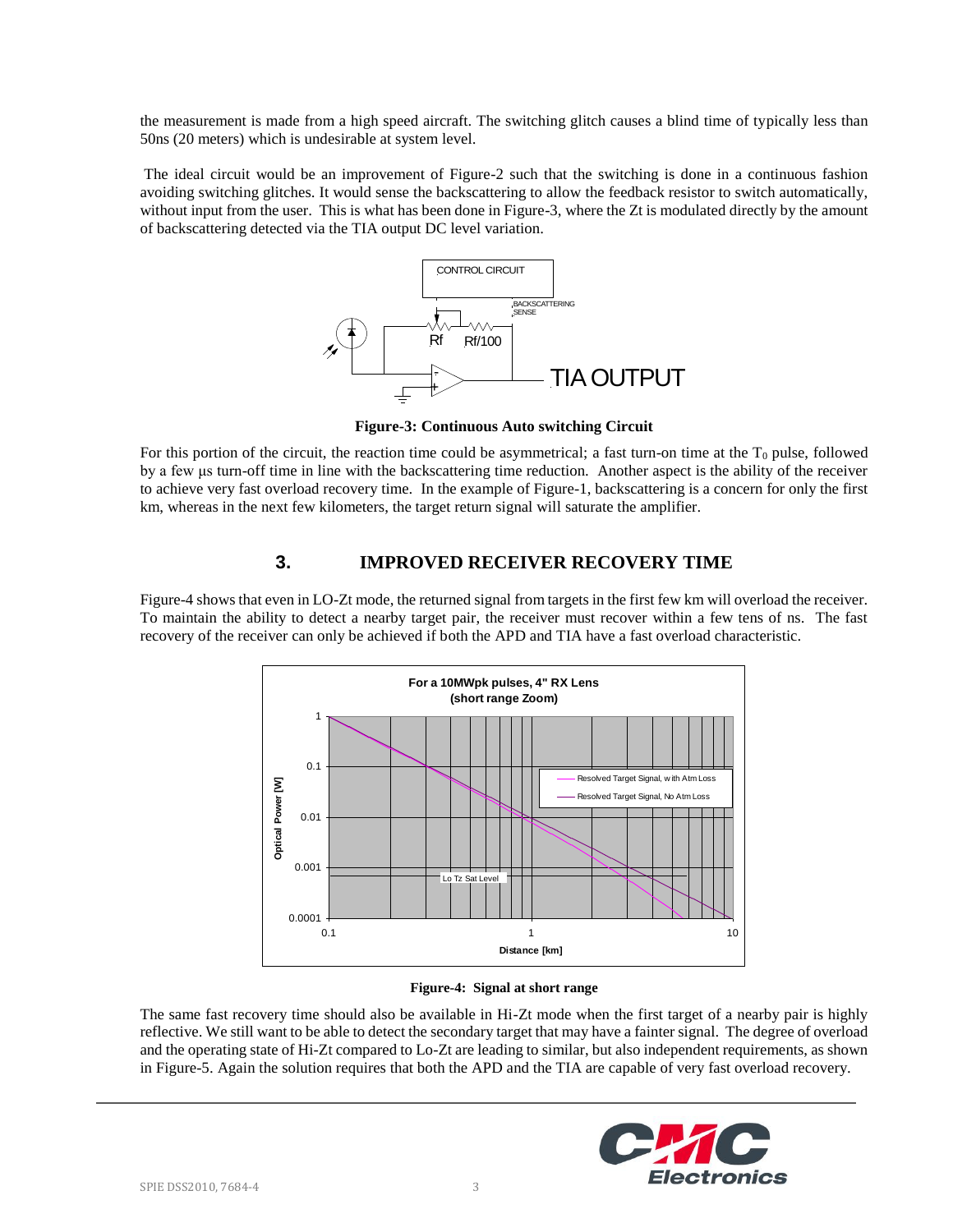| <b>TIA MODE</b> | <b>HV</b> bias          | <b>APD</b>                      | TIA                         |
|-----------------|-------------------------|---------------------------------|-----------------------------|
| $Lo-Zt$         |                         | Fast recovery to the $T_0$      |                             |
|                 | Current limiting        | pulse of tens of W.             |                             |
|                 | protection to prevent   |                                 |                             |
|                 | APD or TIA damage.      | The large current flow shall    | Ability to remove input     |
|                 |                         | not lead to a field inversion   | stored charges from         |
|                 | Fast recharge of HV as  | that may take some $\mu$ s's to | overload pulse and charge   |
|                 | recharge current cannot | recover.                        | to restore bias across APD. |
| $Hi-Zt$         | be discriminated from   | No charge trapping (tail        |                             |
|                 | signal.                 | current) that may be            |                             |
|                 |                         | interpreted as false signal.    |                             |

 **Figure-5: Requirements for path to fast recovery.**

## **3.1 APD IMPROVEMENTS**

The HV bias/current limiting alternatives are mature and are not in need of improvement. The APD is a critical component and very few designs are capable of meeting very fast overload recovery requirements. Several design iterations<sup>[3]</sup> have been needed to get where we are today.



**Figure-6: APD recovery time evolution @ 332kW/cm<sup>2</sup> .**

Figure-6 outlines the evolution of the APD recovery time. The photos of Figure-6 where all taken in Hi-Zt mode where Rf=68kΩ. Figure-6a is one where the internal field was inverted preventing rapid charge collection, leading to high photocurrents for several microseconds. In Figure-6b, there was a partial field inversion and possibly an imperfect grading in the epitaxy of the APD. Figure-6c was a good device; however, today's APD's are capable of even faster recovery and in order to take advantage of these faster APD's, the TIA recovery time needs to be improved.

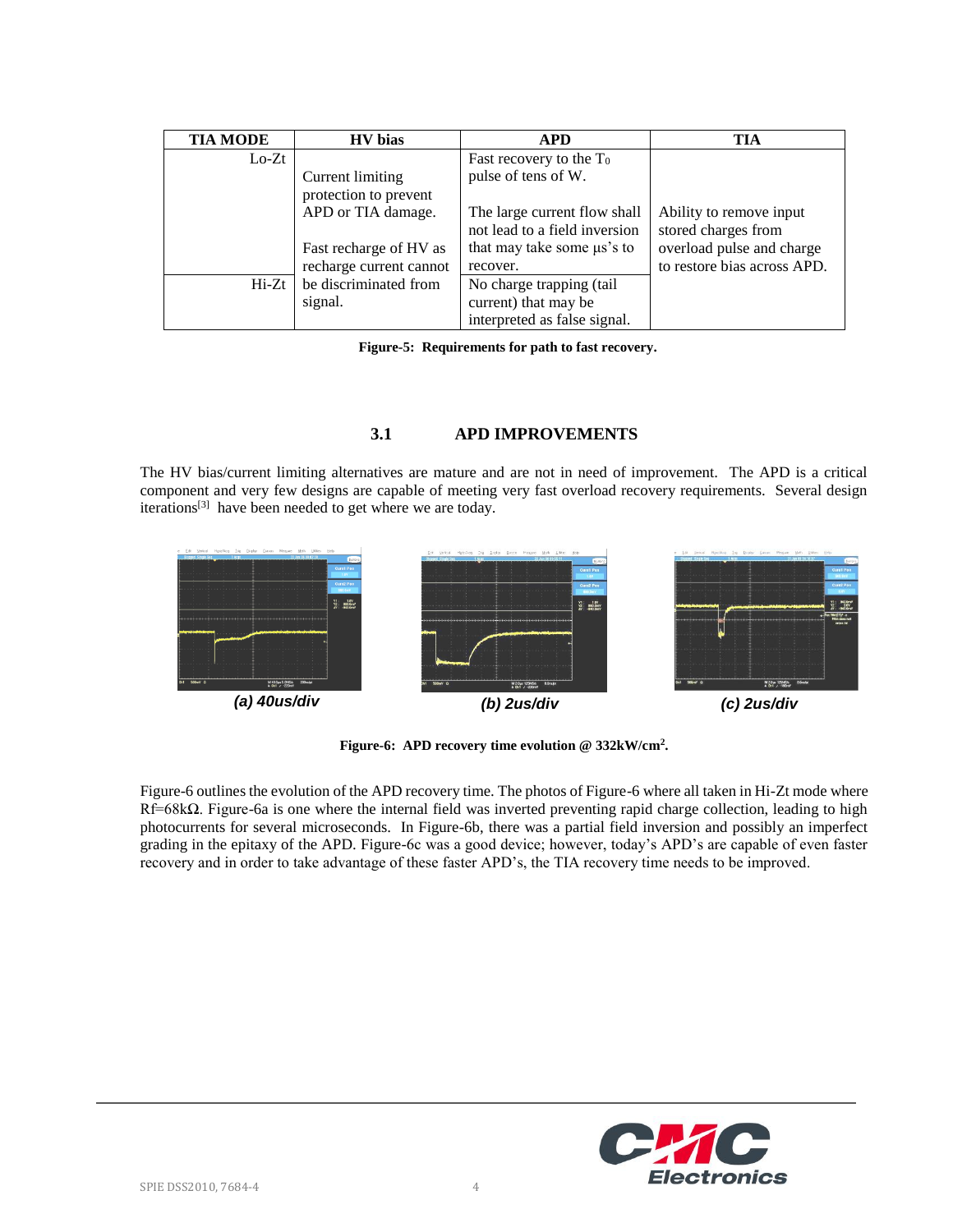#### **3.2 TIA RECOVERY IMPROVEMENT**

Now the next bottleneck for faster recovery time lies in the TIA. Going back to Figure-3, the proposed approach is to have the control circuit fast enough so that during the overload, the Lo-Zt can be turned on completely. After that the switch returns rapidly to a partial ON state depending on the amount of backscattering. The question is; could the switching be fast enough to obtain a dual slope transfer function as shown in Figure-7? A more important criterion is the circuit stability as Zt is varied between LO and HI values, where the bandwidth has to be maintained with target pulses free of resonance.



Figure-7: Dual Slope Receiver

#### **3.3 TIA HI-Zt IMPROVEMENT**

The receiver sensitivity is primarily dominated by the 200μm APD noise and the Johnson noise from the feedback resistor. The APD noise becomes dominant at elevated temperatures and may be controlled with the use of a TEC (Thermo-Electric Cooler). State of the art receivers with 50MHz bandwidth have an internal transimpedance of 68kΩ. Previous development work to cost reduce the TIA gain stage led to a large increase in the GBWP (Gain BandWidth Product) and that internal gain had to be reduced to maintain compatibility with existing products. We believe that the new GBWP would make it possible to maintain the BW to 50MHz by increasing the Zt to 330kΩ. With the noise contribution from the feedback resistor calculated in Eq-1, using k as the Boltzman constant and T as the temperature in Kelvin, we get

$$
In(R = 68k\Omega) = \sqrt{\frac{4kT}{R}} = 0.492 \text{ pA/Hz} \quad \textcircled{a} \quad 25^{\circ}\text{C}
$$
 (1)

which at higher Zt would become

$$
In(R = 330k\Omega) = \sqrt{\frac{4kT}{R}} = 0.223 \text{ pA/}\sqrt{\text{Hz}} \text{ @ } 25^{\circ}\text{C}
$$
 (2)

allowing a NEP reduction by a ratio of 2.2.

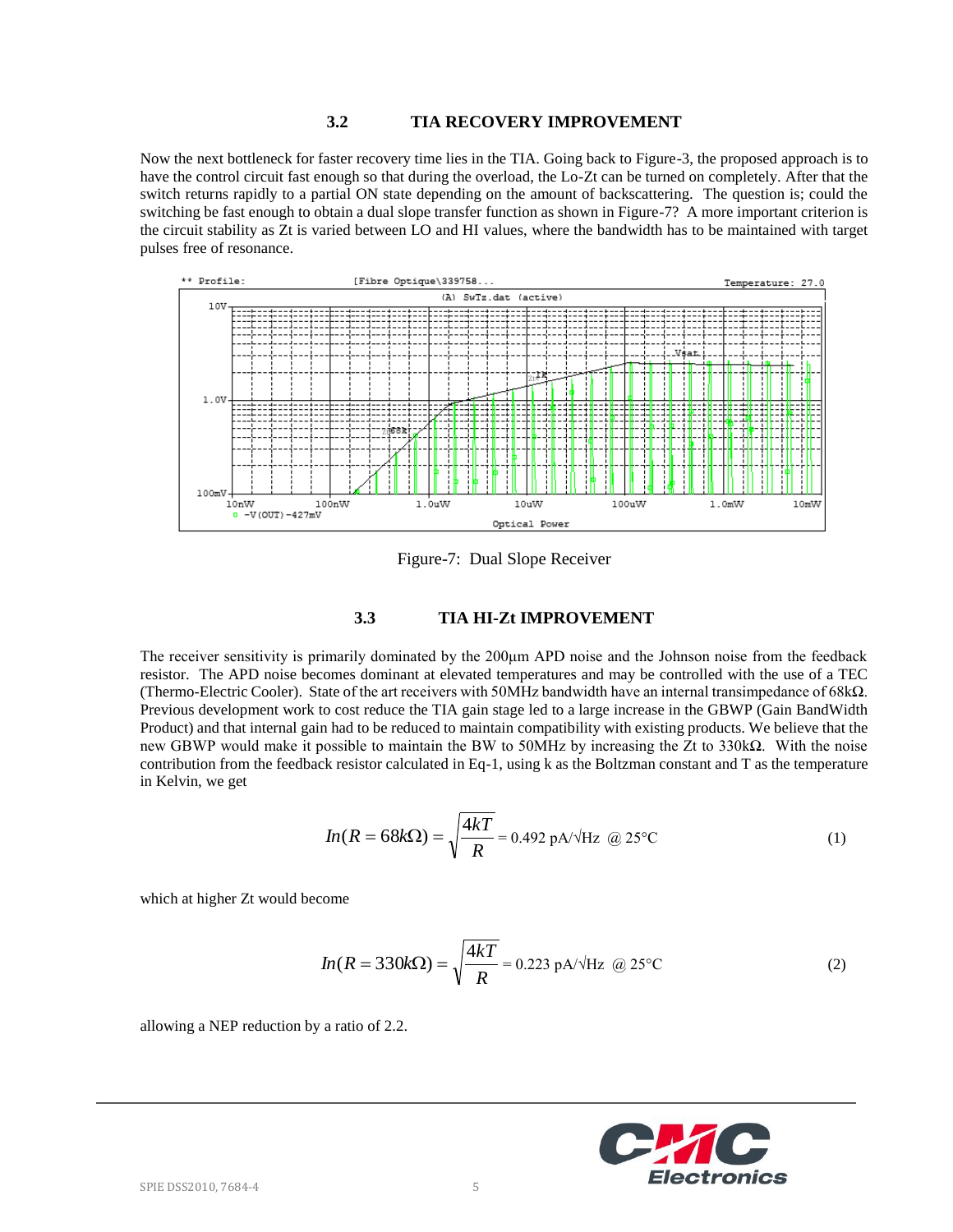# **4. EXPERIMENTAL DATA**

## **4.1 IMPROVED RECOVERY TIME**

The APD TIA receiver with the dual slope configuration was tested at multiple overload power up to 100W (332kW/cm<sup>2</sup> ) on the 200um APD. Figure-8 summarizes the improvement obtained in recovery time with the new APD TIA combination compared to the previous fast overload recovery circuit. The receiver was also tested at various optical background powers and maintained the overload recovery time improvements.



Figure-8: Overload recovery time to 200 mV with 320 kW/cm<sup>2</sup> pulses, 4 ns FWHM

Figure-9 shows the difference with and without the improvements when a 100W optical overload pulse hits the 200μm APD.



Figure-9: Overload recovery signal with 320 kW/cm<sup>2</sup> pulses, 4 ns FWHM

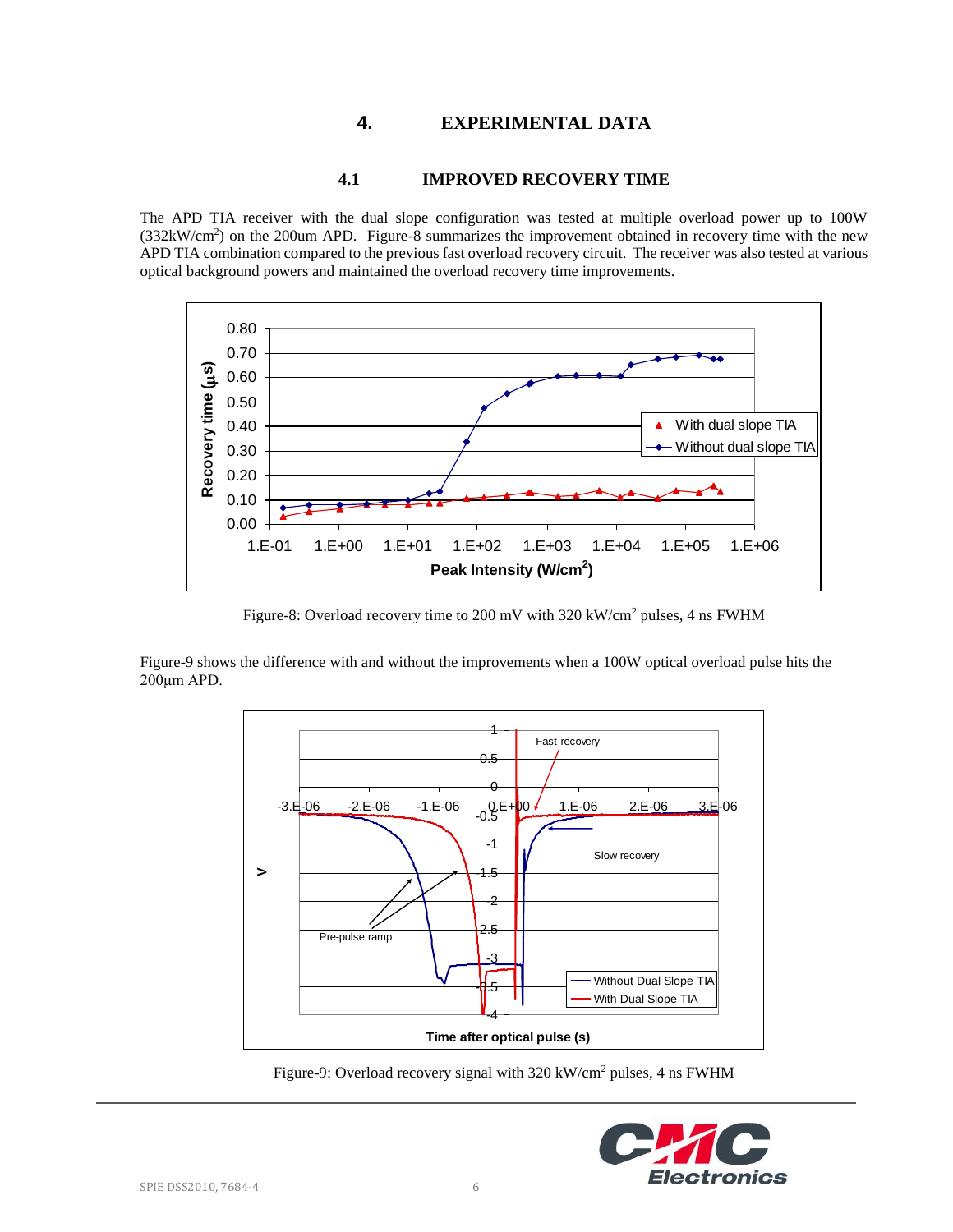The saturation in the pre-pulse area occurs later (at a higher power) with the new circuit which is a condition similar to a high backscattering background where the amplifier should not be saturated. The receiver was tested successfully with a background of a few tens of microwatts. At T=0 is when the 4nS FWHM laser pulse reaches 100W on the 200μm active area. The new circuit induces a positive after pulse and returns to the baseline level much faster than the previous state-of-the-art APD receivers

#### **4.2 IMPROVED Zt**

The circuit was tested with the higher transimpedance (330k $\Omega$ ) where responsivity was increased from 613 kV/W to 3016 kV/W while maintaining the bandwidth well over the 50 MHz target. This higher responsivity allows the received signals to be of higher amplitude at the output and to reduce the sensitivity to surrounding noise sources.



Figure-10: Spectral NEP comparison with  $68kΩ$  and  $330kΩ$  feedback resistors.

In Figure-10, the expected spectral NEP reduction was obtained at low frequencies but was lost at the higher frequencies. It can be observed that the spectral NEP rises with the frequency. This rise is created by the preamplifier input noise voltage components and is more pronounced when Zt is at  $330k\Omega$ . The preamplifier has 2 gain stages, and the gain distribution was not re-optimized for the  $330k\Omega$  version.